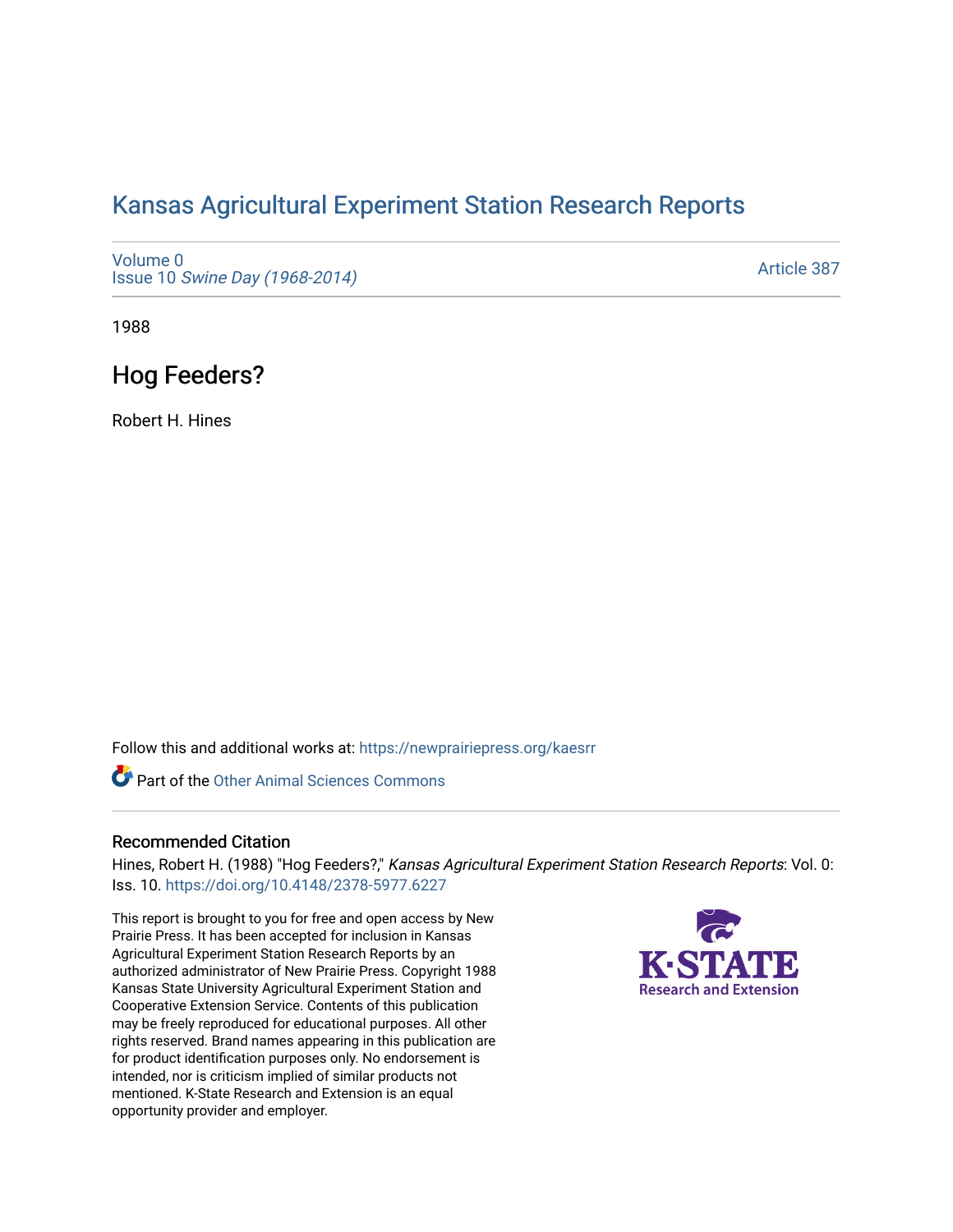### Hog Feeders?

### Abstract

During the past 6 yr, extensive research has been conducted at KSU to evaluate feeding systems and various types of wet and dry feeders. Comparisons have been made between timed-feeding and ad libitum feeding systems using dry or wet feeders. Timed-feeding did not improve pig performance (ADG, F/G) when compared with ad libitum dry feeding. Wet feeding in most of the trials resulted in approximately 5% improvement in both average daily gain and feed efficiency. Feeding hogs with an oval or rectangular dry feeder resulted in similar pig performance. A11 feeders were easily adjusted to reduce feed wastage to a minimum.; Swine Day, Manhattan, KS, November 17, 1988

#### Keywords

Swine day, 1988; Kansas Agricultural Experiment Station contribution; no. 88-149-S; Report of progress (Kansas State University. Agricultural Experiment Station and Cooperative Extension Service); 556; Swine; Swine technology; Feeding systems; Dry or wet feeders

#### Creative Commons License



This work is licensed under a [Creative Commons Attribution 4.0 License](https://creativecommons.org/licenses/by/4.0/).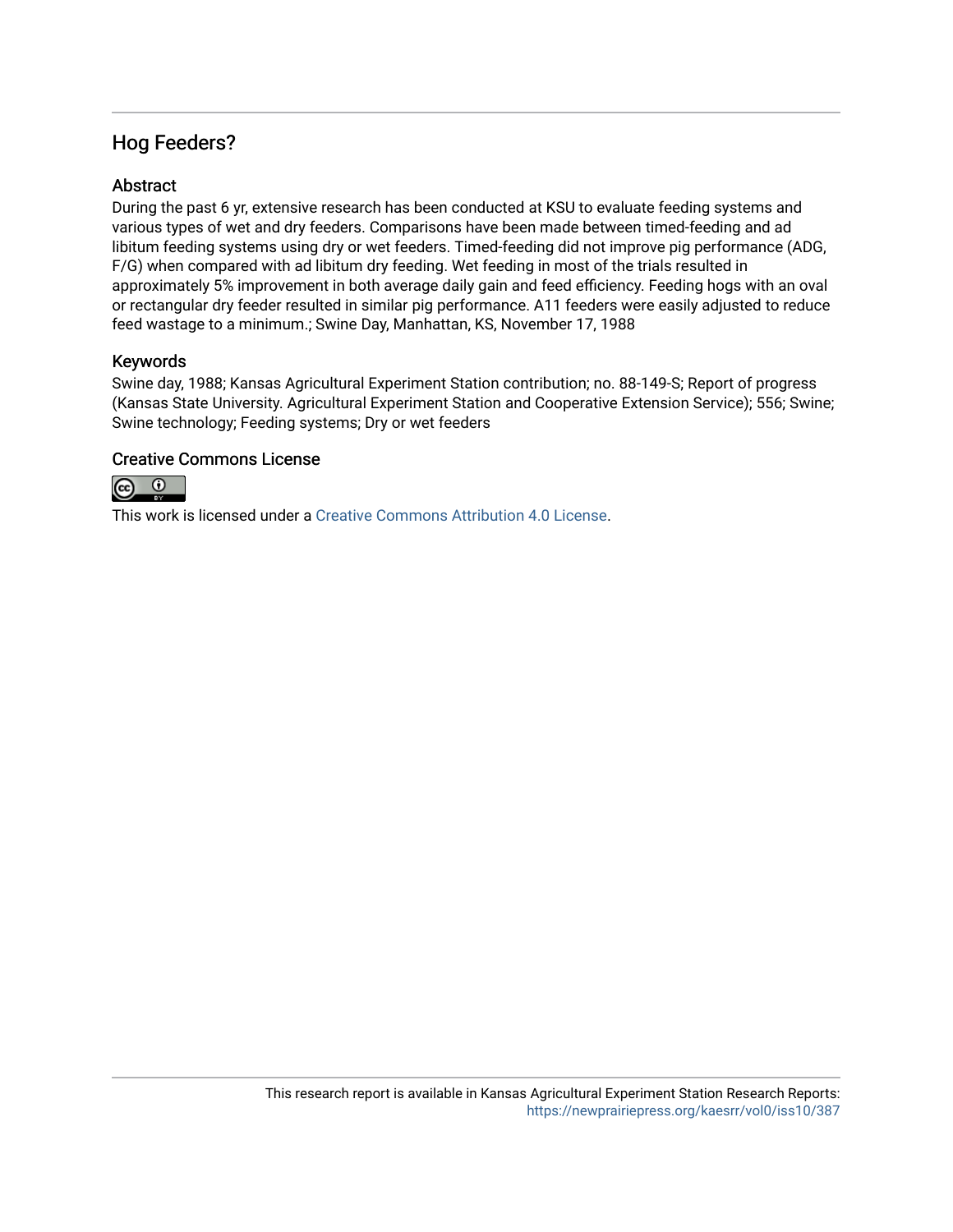

#### Summary

During the past 6 yr, extensive research has been conducted at KSU to evaluate feeding systems and various types of wet and dry feeders. Comparisons have been made between timed-feeding and ad libitum feeding systems using dry or wet feeders. Timed-feeding did not improve pig performance (ADG, F/G) when compared with ad libitum dry feeding. Wet feeding in most of the trials resulted in approximately 5% improvement in both average daily gain and feed efficiency. Feeding hogs with an oval or rectangular dry feeder resulted in similar pig performance. All feeders were easily adjusted to reduce feed wastage to a minimum.

The title of the presentation that I was assigned is "What's New in Swine Feeder Technology." That title would suggest that some dramatic changes have taken place in hog feeder design that has revolutionized the swine industry. I wish that were true! In the last few years, some new feeders and feeding systems have been developed that offer an alternative to ad libitum dry feeding of finishing swine.

However, the basics of a hog feeder have somewhat remained the same. Producers usually list these desirable characteristics of a good feeder: (a) durable; (b) easy to adjust, (c) no feed wastage, (d) easy to clean, (e) will hold a certain increment of feed, and (f) repairable. Manufacturers have made improvements in increasing durability by using stainless steel, plastics, and fiberglass to reduce rusting. Top-adjusting feeders are very common today, permiting easy adjustment of the flow of feed to the pigs. Producers tend to adjust feeders more correctly if the adjustment is easy, and this reduces feed wastage. A research study at West Virginia several years ago showed that some feeder types wasted up to 23% of the feed put in them. No one can tolerate feed wastage in growing finishing pigs and expect to remain competitive in the swine industry. Ease of cleaning has been improved with the new materials that are being used to manufacture feeders. Repairability of feeders seems to be less important as we use the new type feeders, but certainly if adding lids, rods, bottoms, etc. can be accomplished, it helps to preserve the life of the feeder.

Several new feeding systems have become available to swine producers during the past 5 yr. Two of the alternatives were meal-time feeding and wet feeding of hogs. Consequently, the KSU research team decided to evaluate the growth performance of finishing hogs (100 lb) market weight) using various wet feeders, dry feeders, and meal-time feeders.

In 1982, three feeding trials were conducted to evaluate meal-time feeding versus ad libitum feeding. The meal-time fed pigs were offered feed during two 3 hr periods per 24 hr with water available for four 3 hr periods. The meal-time feeder (Chore-Time®) was compared to a rectangular (Pride of the Farm®) and an oval feeder (Osborne®). Growth rate and feed required per pound of gain were similar for all treatments. Pigs fed ad libitum did have significantly more backfat (1.23 vs. 1.01 in.) than meal-fed pigs. Growth rate and feed efficiency were similar when the rectangular feeders were compared to oval feeders for ad libitum feeding of finishing hogs (Tables 1 and 2).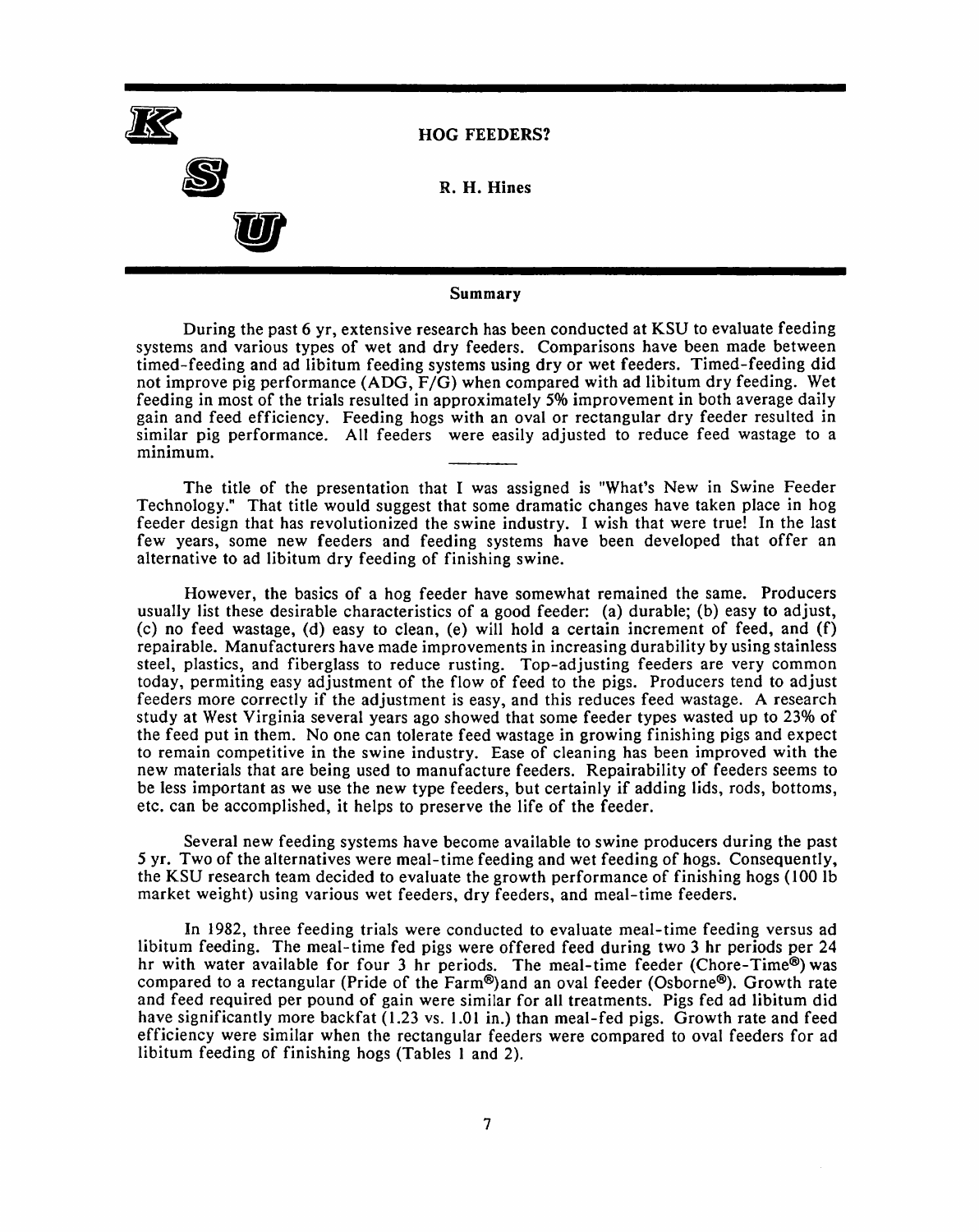In 1983, we expanded our interest by conducting two trials to evalate meal-time, dry, and wet feeders. Growth rate was improved 5% by ad libitum wet feeding when compared with meal-feeding and ad libitum dry feeding. Feed efficiency was similar for all three feeding systems (Table 3).

In 1984, another trial was conducted to evaluate two different wet feeders and two dry feeders. The feeders used for wet feeding were a rectangular wet feeder (Aqua®) and a dry feeder (Pride of the Farm) modified with a water manifold above the feeding troughs. Feed was moistened in the latter feeder by the water that drooled from the pig's mouth as it took a drink. The Aqua feeder required the pigs to moisten feed or create a pool of water in the feed to obtain water needs. In this trial, the growth rate and feed efficiency of the pigs were improved (5%) by wet feeding. All pigs fed with the dry feeders performed similarly. Likewise, pigs fed with the wet feeders performed equally, regardless of type of wet feeder (Table 4).

An additional trial was conducted in 1984 to further compare dry vs. wet ad libitum feeding and timed feeding. The timed-fed pigs had either ad libitum water or time-restricted water. Finishing pigs on time-restricted feeding with ad libitum water gave significantly depressed average daily gain and daily feed intake. It was postulated that those pigs fed on a time-restricted basis, but with water ad libitum, were stimulated to drink more water in an attempt to suppress their hunger. As a result, some pigs would be partially satiated when they finally gained access to the feeder and thus consumed less feed.

In this trial, feeding behavior was observed for pigs being fed meals versus ad libitum. In the time-fed pens, 70% of the pigs were lying down with very little activity around the feeder before the system began to operate. When the feeder system started to feed, 60% of the pigs began feeding during the first 15 min and only 5% required longer than 60 min to get to the feeder for the first time. Feeding behavior in ad libitum-fed pigs was predominantly during the daytime hours. Reduced feeding activity was observed at nighttime, despite the fact that the building lights were on 24 hr. The frequency of feeding and duration of feeding bouts differed significantly among treatments. Ad libitum-fed pigs eating dry feed were observed more frequently at the feeder and had longer feeding bouts than ad libitum-fed pigs eating wet feed. Another observation was that the round feeder used with the dry feed allowed pigs to move about the feeder in a circular motion without leaving, even when competition for space at the feeder occurred.

In this past year, another study (see page 60 of this report) was conducted to evaluate wet vs. dry ad libitum feeding of growing finishing hogs. This study used the Pride of the Farm Maxima® feeder. Contrary to earlier advantages sighted for wet feeding, this trial resulted in equal pig performance for average daily feed intake, average daily gain, and feed efficiency.

To maximize performance of finishing hogs, another area of research that we have tried to evaluate is the reduction of boredom during the finishing period. The sorting of pigs by aggressive behavior resulted in a big improvement of the submissive pigs in average daily gain. Random sorting had no effect on subsequent performance. Sorting by weight resulted in the lighter pigs gaining faster during the following 4 wk in trial 1, but the opposite was true in trial 2.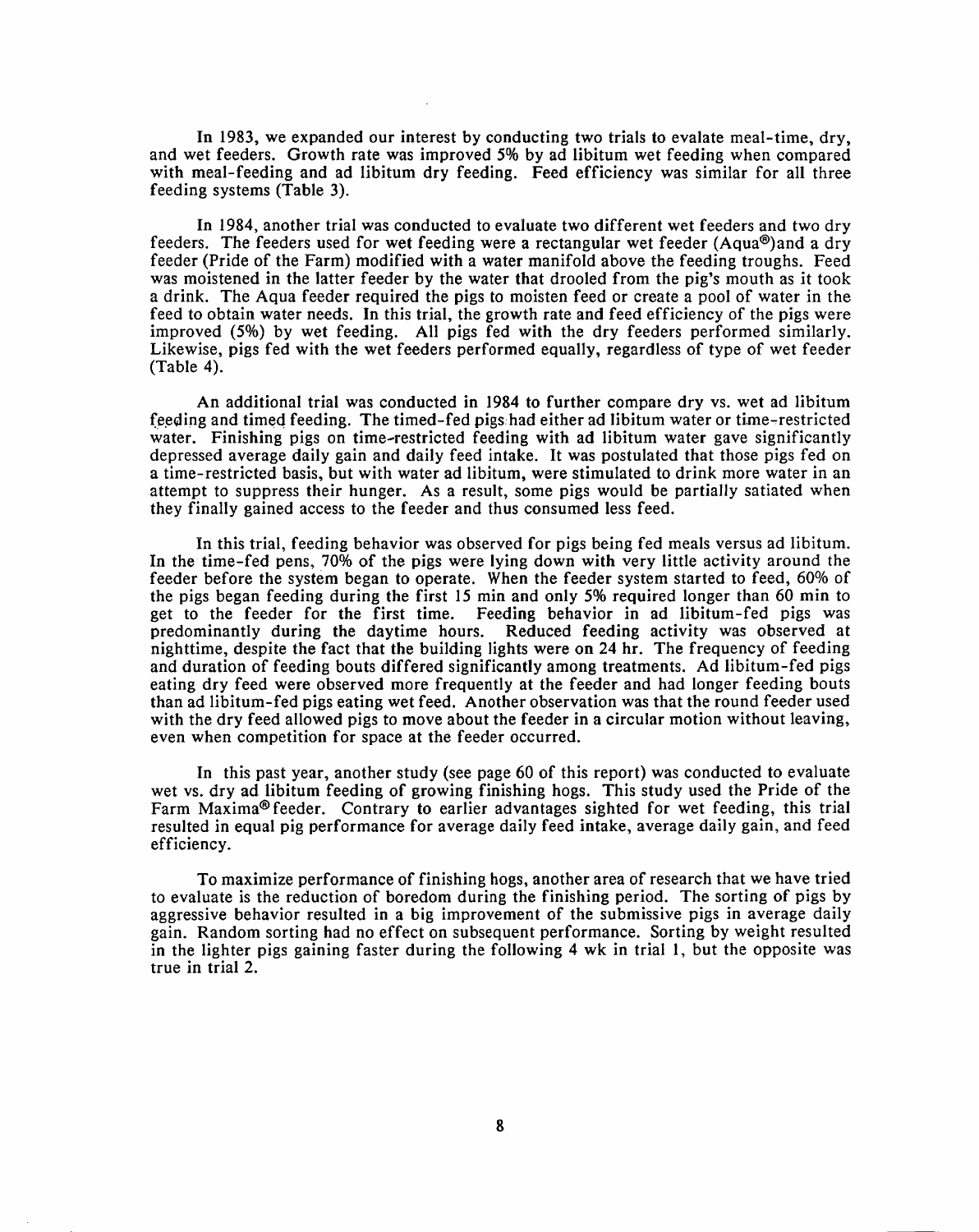| Trait                                                                                    | Average daily<br>gain, lb | Average daily<br>feed intake, lb | Feed/gain         |
|------------------------------------------------------------------------------------------|---------------------------|----------------------------------|-------------------|
| Trial <sup>x</sup>                                                                       |                           |                                  |                   |
| Meal time (4 pens)                                                                       | 1.88                      | 6.08                             | 3.22 <sup>b</sup> |
| Ad lib, rectanglar (2 pens)                                                              | 1.90                      | 5.89                             | $3.10^{a}$        |
| Ad lib, oval (2 pens)                                                                    | 1.86                      | 5.79                             | $3.10^{a}$        |
| Trial 2 <sup>Y</sup>                                                                     |                           |                                  |                   |
| Meal Time (4 pens)                                                                       | 1.54                      | 5.32                             | 3.43              |
| Ad-lib, rectanglar (2 pens)                                                              | 1.56                      | 5.44                             | 3.48              |
| Ad-lib, oval (2 pens)                                                                    | 1.54                      | 5.32                             | 3.44              |
| 医神经性白细胞 化二乙基双乙二乙二烯 医二乙醇 医前列腺 医前角 医卡普里克氏试验检尿道 医心包 医牙状的 医心包 医单纯 建砷酸盐<br>Trial <sup>2</sup> |                           |                                  |                   |
| Meal time (4 pens)                                                                       | 1.48                      | 5.68                             | 3.84              |
| Ad-lib, rectanglar (2 pens)                                                              | 1.50                      | 5.85                             | 3.90              |
| Ad-lib, oval (2 pens)                                                                    | 1.51                      | 5.92                             | 3.93              |
| Summary-3 Trials                                                                         |                           |                                  |                   |
| Meal time (12 pens)                                                                      | 1.63                      | 5.69                             | 3.50              |
| $Ad-lib(12 pens)$                                                                        | 1.64                      | $-3.70$                          | 3.49              |

Table 1. Performance of Finishing Pigs Fed Ad-Lib or Meals

 $\sim 10^7$ 

 $\ddot{\phantom{a}}$ 

 $\ddot{\phantom{a}}$  $\epsilon$   $\frac{9}{20}$  pigs per pen, initial weight 116 lb, final weight 220 lb, 68-day trial.<br><sup>2</sup>20 pigs per pen, initial weight 118 lb, final weight 205 lb, 58-day trial.

|                           | Feeder Type |       |  |
|---------------------------|-------------|-------|--|
| Item                      | Rectangular | Oval  |  |
| No. Pigs                  | 64          | 64    |  |
| No. Pens                  | 8           | 8     |  |
| Avg intitial weight lb    | 85.0        | 84.4  |  |
| Avg final weight, lb      | 217.9       | 213.0 |  |
| Avg daily gain, lb        | 1.58        | 1.53  |  |
| Avg daily feed intake, lb | $4.63*$     | 5.00  |  |
| Feed/gain                 | 2.93        | 3.09  |  |

 $\sim$ 

| Table 2. Effect of Feeder-Type on Performance of Growing-Finishing Pigs |  |  |  |  |  |
|-------------------------------------------------------------------------|--|--|--|--|--|
|-------------------------------------------------------------------------|--|--|--|--|--|

 $*P = .02$